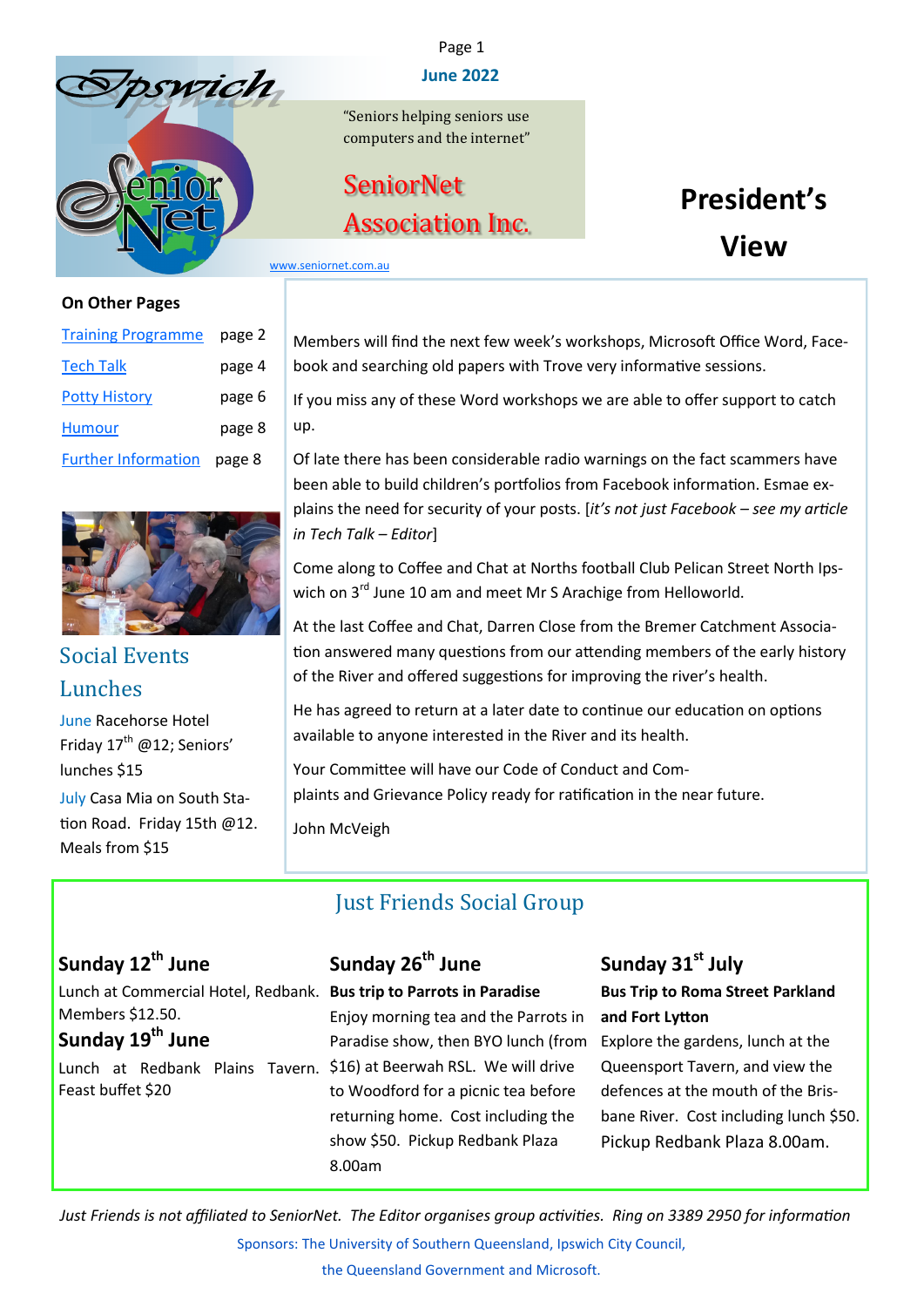#### Page 2 [Return to Title Page](#page-0-0)

#### **SeniorNet Workshop Programme: June—July 2022**

#### **Boilerhouse Training Room, University of Southern Queensland, Ipswich**

<span id="page-1-0"></span>**Workshop Times 9-11am; however the Boilerhouse is booked for the whole morning and this allows continued use of the facility if subject matter or participant interest requires it**

| <b>Monday</b>                                                                         | <b>Tuesday</b>                                                           | Wednesday                                                                                 | <b>Thursday</b>       | <b>Friday</b>                                                                          |
|---------------------------------------------------------------------------------------|--------------------------------------------------------------------------|-------------------------------------------------------------------------------------------|-----------------------|----------------------------------------------------------------------------------------|
| $30th$ May                                                                            | $31st$ May<br><b>Word I Step</b><br>by Step 2<br>Ken Curwen              | $1st$ June                                                                                | 2 <sup>nd</sup> June  | 3rd June<br><b>Coffee and Chat</b><br>Suraj Arachige                                   |
| 6 <sup>th</sup> June<br><b>Facebook Users</b><br>Group<br><b>Esmae Mander</b>         | $7th$ June<br><b>Word I Step</b><br>by Step 3<br>Ken Curwen              | 8 <sup>th</sup> June                                                                      | 9 <sup>th</sup> June  | 10 <sup>th</sup> June<br><b>Trove: Advanced</b><br><b>Search</b><br><b>Bette Fritz</b> |
| 13 <sup>th</sup> June                                                                 | $14^{\text{th}}$ June<br><b>Word I Step</b><br>by Step 4<br>Ken Curwen   | 15 <sup>th</sup> June<br>Ipswich: The<br><b>Bygone Days</b><br><b>Esmae Mander</b>        | 16 <sup>th</sup> June | $17th$ June<br><b>Social Lunch</b><br>Racehorse Hotel                                  |
| 20 <sup>th</sup> June<br><b>Sorting Family</b><br><b>Files</b><br><b>Esmae Mander</b> | $21st$ June<br><b>Word I Step</b><br>by Step 5<br>Ken Curwen             | 22 <sup>nd</sup> June                                                                     | $23rd$ June           | 24 <sup>th</sup> June<br><b>DNA Interest</b><br>Group<br><b>Bette Fritz</b>            |
| 27 <sup>th</sup> June<br><b>Family Tree Charts</b><br><b>Esmae Mander</b>             | 28 <sup>th</sup> June                                                    | 29 <sup>th</sup> June                                                                     | 30 <sup>th</sup> June | $1st$ July<br><b>Coffee and Chat</b><br><b>TBA</b>                                     |
| 4 <sup>th</sup> July<br><b>Facebook</b><br><b>Users Group</b><br><b>Esmae Mander</b>  | 5 <sup>th</sup> July                                                     | $6th$ July                                                                                | $7th$ July            | 8 <sup>th</sup> July<br><b>DNA Interest</b><br>Group<br><b>Bette Fritz</b>             |
| 11 <sup>th</sup> July                                                                 | 12 <sup>th</sup> July<br><b>Word 1 Steps</b><br>Q&A<br>Ken Curwen        | 13 <sup>th</sup> July<br><b>Ipswich: The</b><br><b>Bygone Days</b><br><b>Esmae Mander</b> | 14 <sup>th</sup> July | $15th$ July<br><b>Social Lunch</b><br>Casa Mia                                         |
| $18th$ July                                                                           | 19 <sup>th</sup> July<br><b>Word: Mail</b><br><b>Merge</b><br>Ken Curwen | $20th$ July                                                                               | $21st$ July           | 22 <sup>nd</sup> July                                                                  |
| $25th$ July<br><b>Family History:</b><br><b>School Rolls</b><br><b>Esmae Mander</b>   | $26th$ July<br><b>Android: Au-</b><br>tomation<br>Ken Curwen             | 27 <sup>th</sup> July                                                                     | $28th$ July           | 29 <sup>th</sup> July<br><b>Trove: Tags and</b><br><b>Lists</b><br><b>Bette Fritz</b>  |

**NOTE: All Workshops are subject to change if Trainers are unavailable due to illness or other commitments. If possible changes will be listed on the SeniorNet Web Site or you can contact John McVeigh–Training Coordinator – ph** *07 3281 8548 –* **email** *[training@seniornet.com.au](mailto:training@seniornet.com.au?subject=Workshops)* **to confirm workshops are as listed. It is not necessary to make bookings for Workshops. Please bring your USB drive with you as it is helpful in many lessons**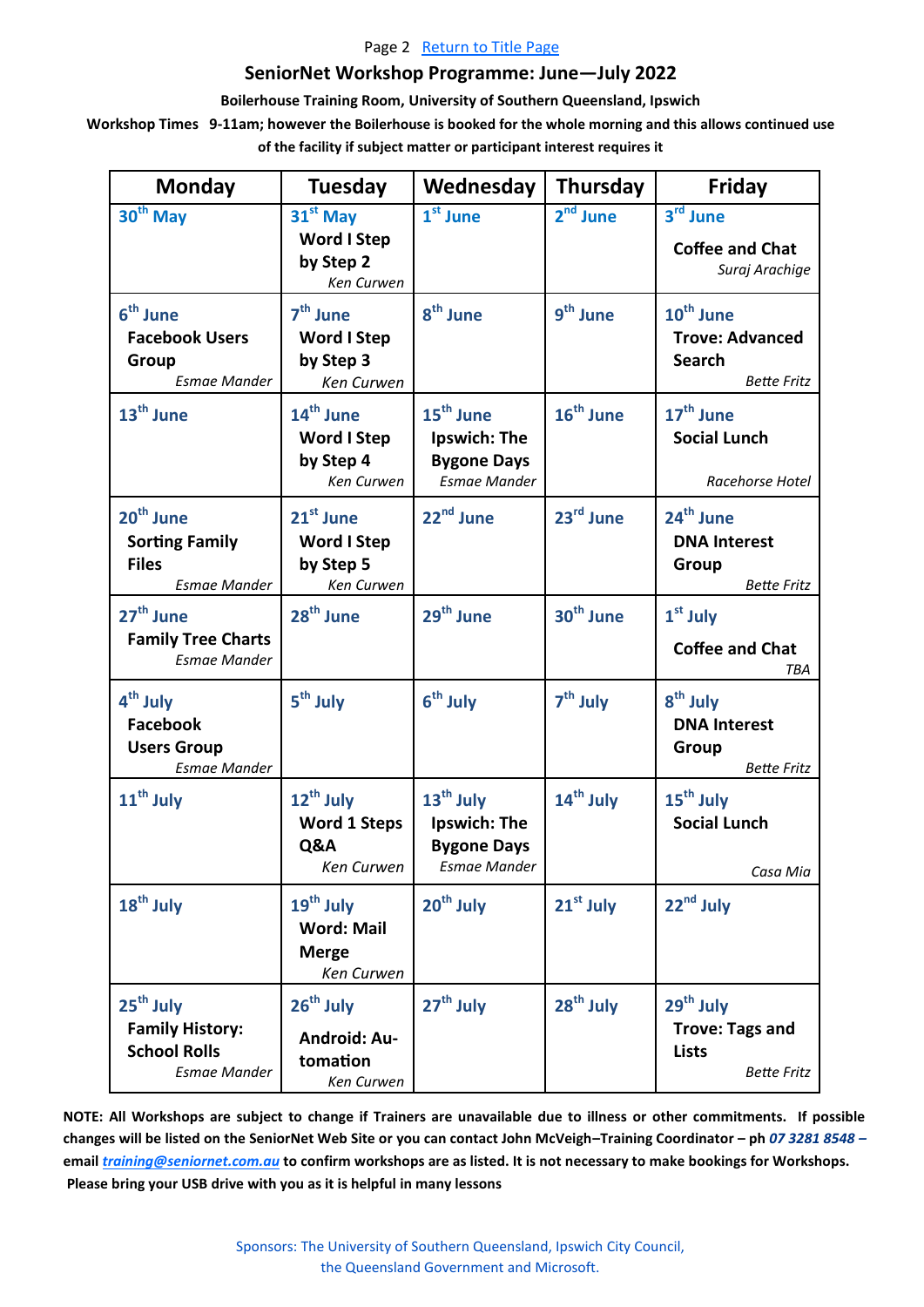#### **Workshop Topics Described**

#### **Android: Automation**

There is a range of apps that will do complex operations, such as changing the media volume and display brightness, from a single command. This workshop will survey such apps with particular emphasis on Macrodroid, which the presenter has found to be the most effective.

#### **DNA Interest Group**

Have you done a DNA test or considering doing one and don't know where to go next? Come along!! Through sharing what we know and listening to others I'm sure we will make our journeys much more enjoyable and a lot less frustrating. The field of DNA is HUGE and needs to be tackled the same way as eating an elephant……..one bite at a time! There is so much more to DNA than the ethnicity that is promoted to entice you in.

#### **Facebook Users Group**

Would you like to join Facebook but find the challenge daunting?

Feel free to attend our group and we'll try to help you with your concerns/problems. Facebook groups are a great way of furthering your knowledge on your favourite interest/pastime. If you are remotely interested in subjects such as: animals, health, sport, fitness, arts, entertainment, hobbies, food, humour, business, vehicles, home, garden, recycling, tech & science, travel, DIY, outdoors, books, literature, games and education you will be pleasantly surprised at how many varied & diverse Facebook groups exist. There will be just the right Facebook speciality group for you & all we have to do is find just the one.

Of course, you may wish to follow your friends and family's photos and exploits and that's a good thing. But be assured there is so much more that can be enjoyed on Facebook whilst still being safe & secure. Want to 'talk' to your friends/family quicker and easier than email? Come and learn to use Facebook 'Messenger'.

#### **Family History School Rolls**

Accessing school admission rolls at Queensland State Archives may yield more information about your ancestors than you imagine e.g. date of admission, name of pupil, father's name, address and occupation and finish date of schooling. We will explore the State Archives website. A step by step handout and instructions for successful retrieval of information will be provided

#### **Family Tree Charts**

Do you realise the Family Tree starts with yourself? You will note how it visually traces back the generations. We will be discovering the many simple and varied tree charts which can be utilised. Charts will be included for your personal use.

#### **Ipswich: The Bygone Days**

Are you an Ipswichian since birth or a newcomer to "Ipswich - the heritage city"? You may learn much more from discussions which will surely arise from this series of workshops and you may well be surprised to find you have a great wealth of information to share with like-minded attendees. A selected photo collection will be viewed which will heighten your knowledge.

Topics as diverse as exploration, out-lying districts, schools, formation of the early town, early settlers, houses, hotels, photographers, mapping, picture theatres, councils, town surveying, industries to name but a few. And do you know about the Garden Allotments of Little Ipswich (now West Ipswich)? Suggestions for extra topics will be welcome.

We will endeavour to seek answers to any questions or queries.

#### **Word: Mail Merge**

Working from a list of names and details you can use Microsoft Word to generate tailored letters and envelopes for each recipient. Recent versions of Word have made the process far more user friendly than previously, although you should observe certain rules in setting up the list to get the best results. Learn how to do all this at this workshop.

#### **Sorting Family Files**

We will be striving to achieve a well organised collection of your ancestral documents, photos & stories which will be simplified for you. Learn how to create a file for each family for easier searching at a later date.

*(Continued on page 4)*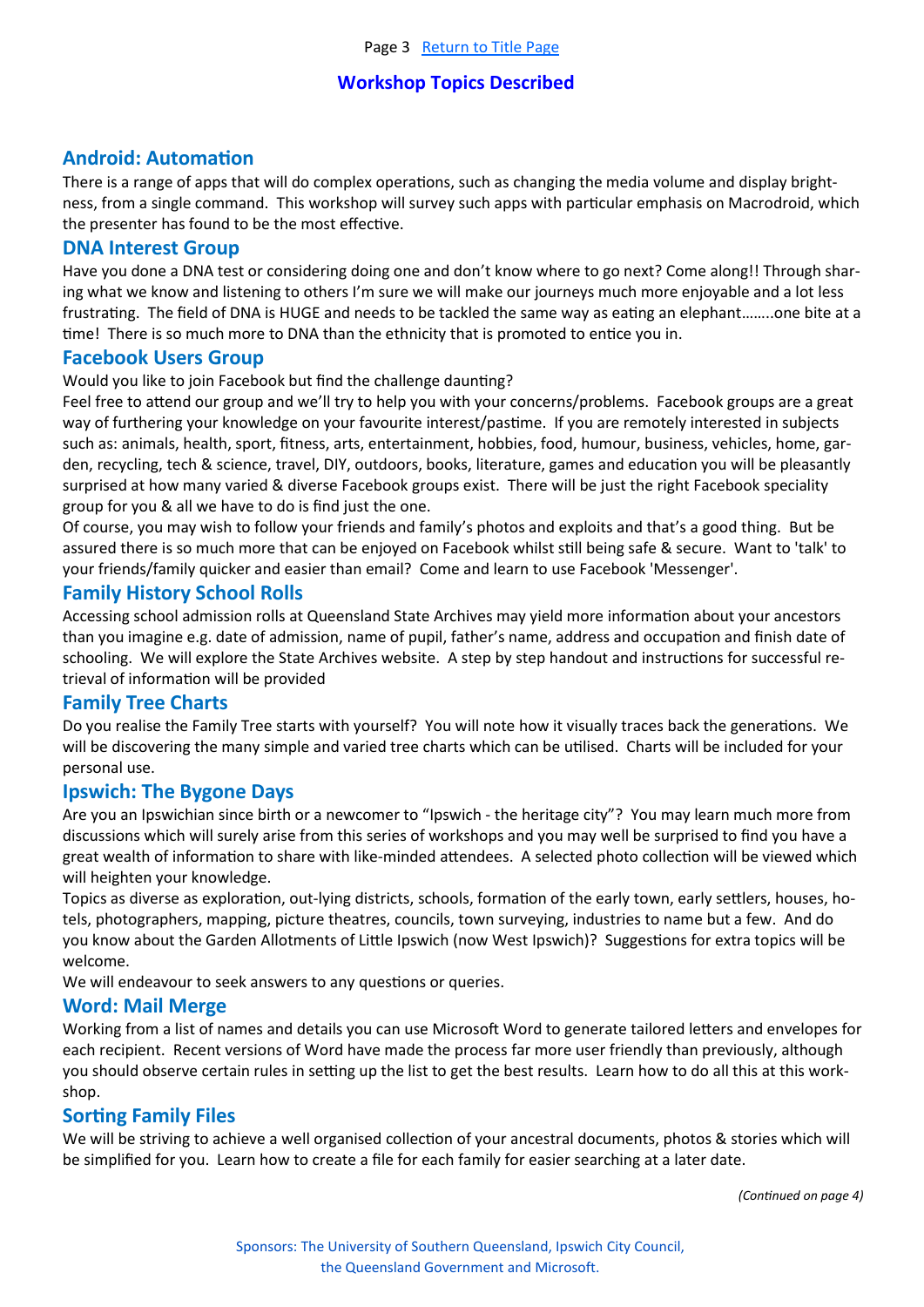#### <span id="page-3-0"></span>**Trove: Advanced Search**

One option for searching the digitised newspapers in Trove is to use the Advanced Search. Some of the advantages with this method are that you enter your search criteria in the boxes provided, which means you don't have to remember any shortcuts, and you can select more than one filter from a section at a time. A very useful tool in this amazing resource.

#### **Trove: Tags And Lists**

By adding a Tag to our articles when we find something interesting makes it so much easier to find them in Trove if we wish to view them again at a later date. We can also create a List, or many Lists, to categorise and save them. The tools and menus in Lists make it easy to add or edit notes and personalise our great finds.

#### **Word Step-by-Step 1**

This Step will take you through the Word interface and controls and introduce you to simple text entry. You will also learn how to open and save your work.

#### **Word Step-by-Step 2**

This Step will show you how to edit and correct your text and how to change fonts (character shapes).

#### **Word Step-by-Step 3**

This Step will develop the formatting of paragraphs; the use of styles and document layout.

#### **Word Step-by-Step 4**

This Step covers editing the content of a document and adding images to it

#### **Word Step-by-Step 5**

This Step will show you how to modify images (photos or clip art) in your document; how to amalgamate your document with another one; and finally how to review (check spelling) in your document.

#### **Word Steps Q&A**

Have you had problems with any of the exercises in the Word 1 workshops? Is there any supplementary information you require? Your instructor will try to resolve any queries.

## **Snippets Past**

#### **1861 North Australian, Ipswich & General Advertiser:**

#### *Ipswich Collegiate School*, Gordon Street Ipswich.

The half-yearly examination of scholars was conducted by Rev LH Rumsay, M.A. The senior class was examined in Latin, Arithmetic and Geography and the junior class in Latin Grammar. It was observed that lessons were well committed to memory. Pupils McEwan and Forbes were running a very close race and especially worthy of commendations. Prizes awarded Senior Latin, James McEwan; Second Latin, Edward Hanna; Mathematical & writing prize FA Forbes; General good-conduct John Macalister. Ipswich Collegiate School was to re-assemble on Jan 7<sup>th</sup>,1861 and advised parents/guardians desirous of entering their sons at this establishment were requested to do so before January 5<sup>th</sup>, 1861.

*Lost from Sandy Creek*, Bay Mare, supposedly on *Mr North's* station. Reward paid on her delivery at Shamrock Hotel, the Sovereign Hotel, or the Sportman's Arms. (Note - Mr North's station being of importance in the modernday era of Wivenhoe Dam).

*Criterion Hotel Ipswich* – a new brick building for sale situated corner Roderick and East Sts, containing 10 rooms and 4 cellars with balcony round two sides of the building. The said Hotel is directly opposite the Ipswich Court House, and from the balcony may be seen all the principal buildings in Ipswich. The said House is fitted out with stabling, outhouses and all conveniences and is now in full trade.

*Royal Mail Coach* from Ipswich to Drayton. Joseph Cook of Gatton contracted to Mr Booth that the coach would leave Ipswich on Tuesday 12 noon arriving Drayton on Saturday 4am. Thence leave Drayton and Toowoomba Thursday and Sunday at 4am arriving Ipswich the same day. Box seat on coach 10s extra.

*These glimpses into the past are easily searched on Australia's digitised newspapers from the early 1800's to 1954. You are welcome to attend a "Trove" workshop at the USQ Boilerhouse to learn how. See the newsletter for the workshop dates.* Esmae Mander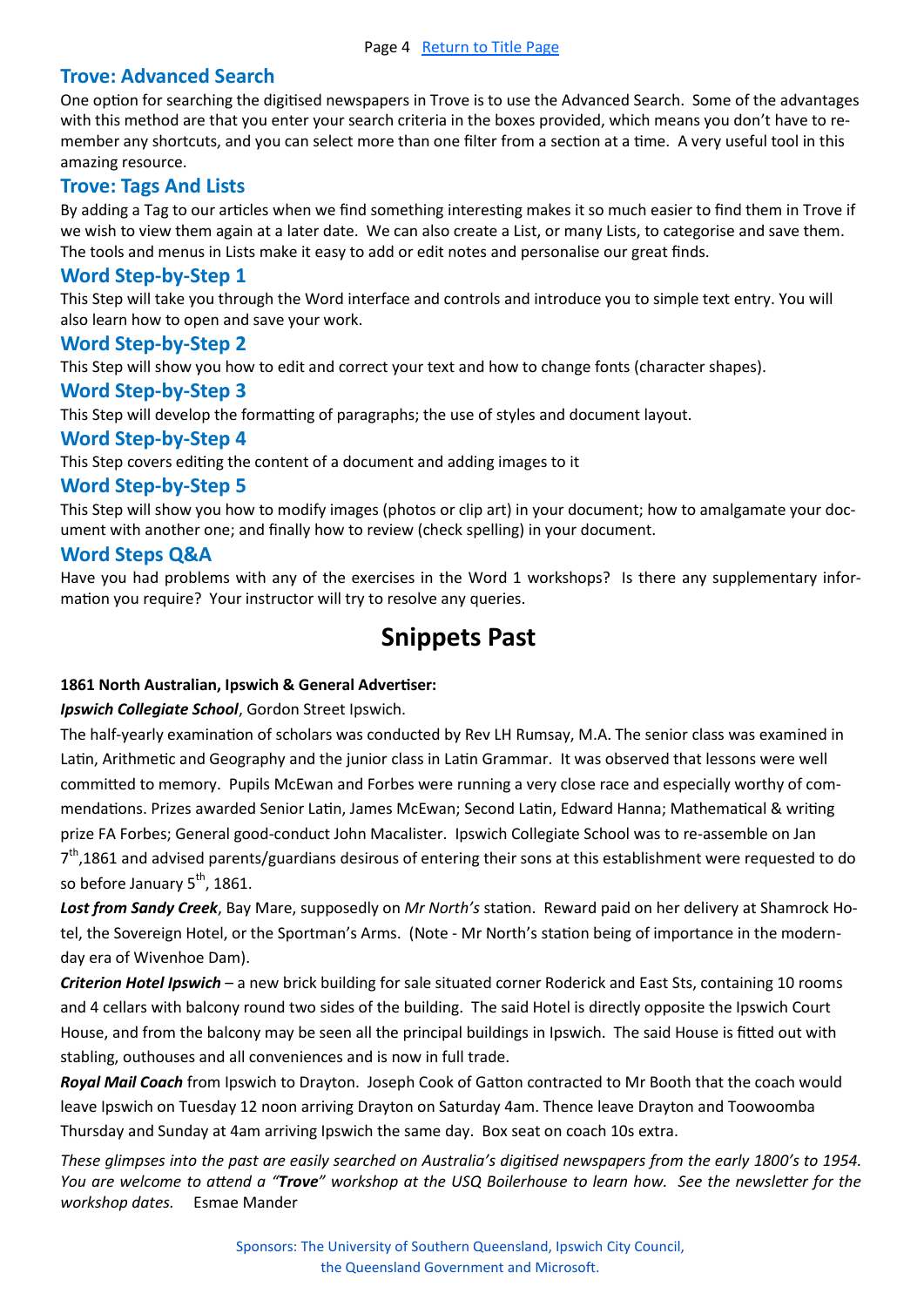## **Tech Talk**

## Don't like Microsoft Defender? Try this alternative

My normal recommendation for a free antivirus is to just use Microsoft Defender which is built into Windows 10 and 11. It is relatively unobtrusive, gets updated regularly as part of the Windows update processes and scores well in independent tests from sites such as [AV Test](https://www.av-test.org/en/) and [AV Comparatives.](https://www.av-comparatives.org/consumer/) It scores on par with other free offerings.

However, if you do not like Microsoft's offering or don't think it is good enough, an alternative would be [BitDefend](https://www.bitdefender.com.au/solutions/free.html)[er Free Edition](https://www.bitdefender.com.au/solutions/free.html) . BitDefender had a previous free option which they discontinued and launched this new product. It uses the BitDefender antivirus engine which rates highly in independent testing (see links above). The installation is a bit cumbersome requiring you to sign up to a BitDefender account which allows installation of the free version on 3 devices. Like other free anti-virus products, it will 'encourage' you to upgrade to the paid version. I have installed BitDefender Free on my laptop to try it out and have so far not found these 'encouragements' onerous. Mostly they appear when you actually launch the program. There are options in Settings to turn off *Special offers* and *Recommended notifications* which I assume reduces the upsells.

A review of the new free edition can be found in [PC Mag](https://www.pcmag.com/reviews/bitdefender-antivirus-free) complete with comparison tables against other antivirus products.

#### Phil Buchanan Unhappy Birthday

I recently read an article in the New Scientist about Twitter but it would also apply to Facebook.

See [here](https://www.newscientist.com/article/2306361-birthday-wishes-inadvertently-give-away-private-information-online/) for the full article.

According to the Scottish researcher about 15 million messages a month reference someone's birthday; 2.5 million mention the person's name; and 66,000 gave the person's age.

That is enough information to establish the date of birth of the person concerned, which means that when a bank or agency asks "What is your date of birth?" the question can be answered correctly by an identity thief.

Ken Curwen

### Do you know your WiFi password?

Your WiFi password is very important to ensure your wireless network is secure and not accessible to people outside of your household. Usually your router will have a sticker with the factory password. Or you may have received a fridge magnet with the factory password.

This is really all you need but what if you can't find this information? Or maybe you changed the password from the original factory password and now you have forgotten what you changed it to?

Provided you have a computer which is currently connected to your wireless network, you can find the password fairly easily.

Go to **Settings**→**Network & Internet**. Click on *Change adapter options* under **Advanced network settings**. Rightclick on the WiFi icon and select *Status*. Left-click on the *Wireless Properties* button. Left-click on the *Security* tab. Here you should see *Network security key* and a box with a series of black dots inside. Under the box, click on the checkbox beside *Show characters*. You should now see your WiFi password. Write it down in a safe location so you will have it in the future.

>>>>>>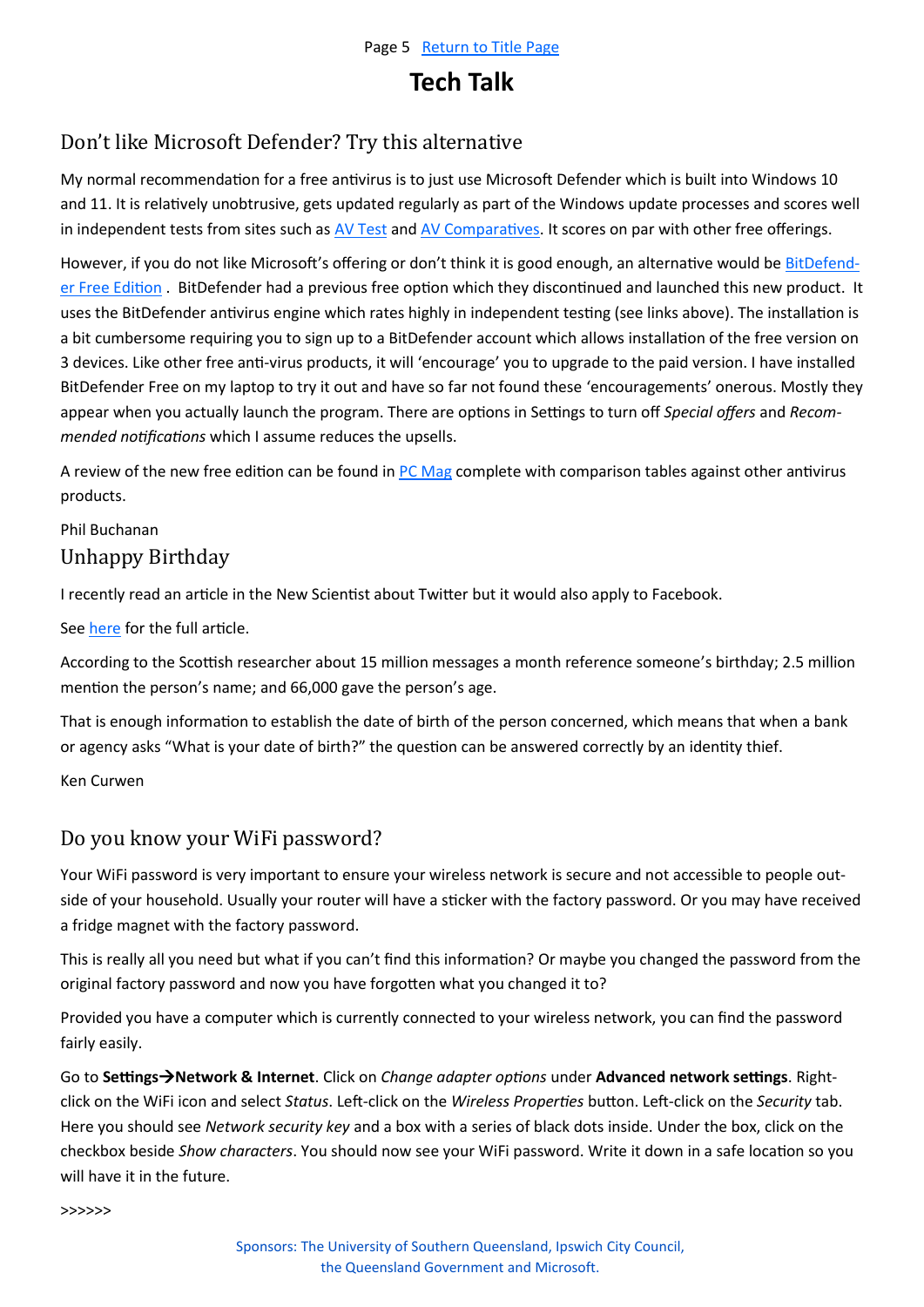#### Page 6 [Return to Title Page](#page-0-0)

<span id="page-5-0"></span>This method works provided you still have a computer connected to the wireless network. If you are no longer connected to the wireless network but provided you have been connected in the past you can use another method which is a bit more complex.

In the Search box, type **cmd**. This should bring up some suggestions one of which is **Command Prompt**. Left-click on Command Prompt and a new window will open. In the Command window you need to type commands. So type in the following

#### *netsh wlan show profiles*

and then press the Enter key.

This should show a list of the all the wireless profiles on your computer. Look for the wireless name you are trying to connect to. Now type in the following

*netsh wlan show profile name = "NETWORK NAME" key=clear | find "Key Content"*  Spacing and location of the quote marks is important. The | character can be found on the backslash key. So hold down Shift while you type \. This should show the password for the NETWORK NAME you entered. Remember this will only work if you have at some time connected to that network and saved the password.

Type *Exit* or close the window to leave.

Caution: the Command Prompt window allows you to enter some very powerful commands some of which can damage your Windows installation. Take care and enter the above information carefully.

Phil Buchanan

## **Potty History**

## Just a bit potty

Albert Einstein suggests that "The definition of insanity is doing the same thing over and over again and expecting a different result". I watched a documentary which mentioned the Winter War of 1939, and when I followed it up in Wikipedia the article suggested that was a lesson the Russians have not understood.

It's extraordinary how closely it paralleled the current Ukrainian war, but there was one significant difference in that help from the Western Allies did not reach Finland before they were forced to surrender.

The Russian objective was to take over the Finnish territory to the north of St. Petersburg to improve its defences, but they launched an all-out war against the whole of Finland – and some of their armies brought along parade uniforms and brass bands ready for the victory parade that Stalin regarded as a certainty. However, despite being outnumbered two to one the Finnish army was highly mobile (many on skis) and made copious use of Molotov cocktails which devastated the Russian tank armies; they lost over 3000 tanks during the war. Eventually Russia pivoted to piecemeal bombardment of towns in Finland, and brute force attacks. The relative casualties were approximately five Russians for each Finn.

One consequence of this war was that Hitler decided the Russians would be a push over and made up his mind to go ahead with the Barbarossa invasion, which took place in 1941.

## Composers with a Day Job

Not too long ago, artists would often hold down day jobs. T.S. Eliot sketched out "The Waste Land" between the hours of seven and midnight, all while brokering foreign accounts at Lloyds Bank during the day. Ernest Hemingway famously worked as a reporter for the Toronto Star. Then something strange happened; the idea of being a suc-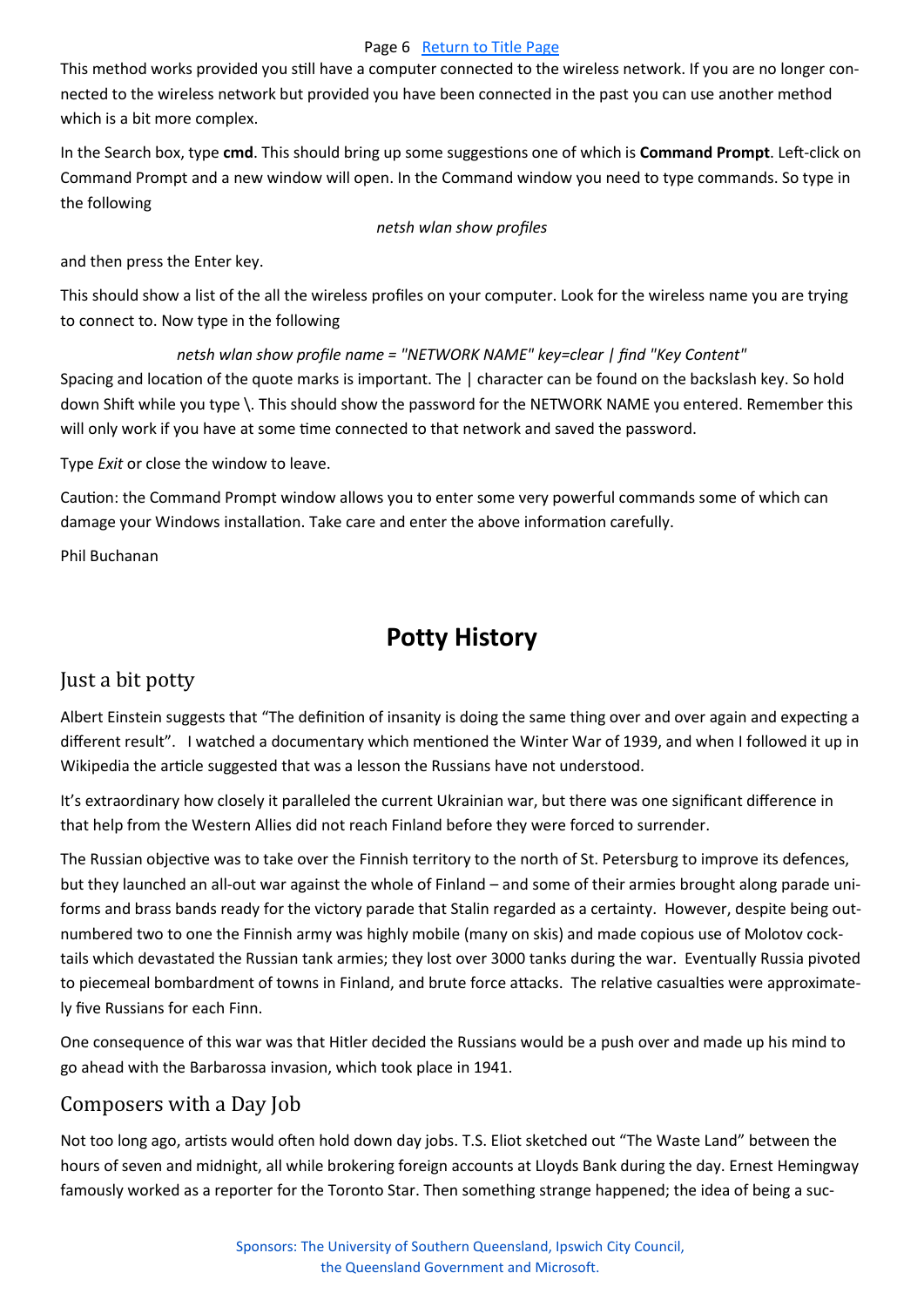#### Page 7 [Return to Title Page](#page-0-0)

cessful artist with a day job disappeared. Philip Glass got a taste of it when he showed up on a call to fix an errant appliance. "While working," Glass said in an interview in 2001, "I suddenly heard a noise and looked up to find Robert Hughes, the art critic of Time magazine, staring at me in disbelief. 'But you're Philip Glass! What are you doing here?' It was obvious that I was installing his dishwasher and I told him that I would soon be finished. 'But you are an artist,' he protested. I explained that I was an artist but that I was sometimes a plumber as well and that he should go away and let me finish."

Most composers in early times were 'anonymous ' writers of folk music or monastic types who wanted to create more interesting varieties of plainsong. But with the rise of high medieval kingdoms it became fashionable to have a court composer (who also ran the court orchestra). And in baroque times cathedrals employed composers such as Johann Sebastian Bach, and independent composers like Handel lived comfortably composing popular operas and oratorios. But sometimes people with successful careers felt impelled to write memorable music. This is my selection.

Antonio Vivaldi is my favourite; his main official vocation was as a priest in Venice and his red hair earned him the nickname 'Il prete rosso' (the red priest). He was ordained at age 25, and one year later was given a dispensation due to his suffering from asthma. The job gave him the free time to teach violin to the orphans of the Ospedale della Pietà and compose large numbers of works, including "Four Seasons" and "Gloria". But he moved in high society and his favourite party trick was to chat up an aristocrat and ask what instrument he played (for example, the flute). "But, your Grace, I have long wanted to write a flute concerto, would you accept one" (at a suitably generous price). Then Antonio would copy out his violin concerto, previously written for some other noble, but set for the flute, confident that as the two clients lived in different countries the subterfuge would never be exposed.

Next we come to Gustav Holst who worked in west London as the Director of Music at St Paul's Girls' School until the end of his life in 1934. He also worked as Director of Music at an adult education institute. During this time, he spent weekends composing such orchestral works as The Planets, St Paul's Suite (for his students to perform) and the Brook Green Suite (named from the school's address) His students were a major influence on his work.

Alexander Borodin was just as talented as a research chemist and as a composer. As a specialist in organic chemistry, he earned favour with several prestigious research and teaching positions. His most noted scientific discovery was the 'aldol reaction' – a process of forming carbon bonds in organic chemistry. His discovery is still used today to create soaps, adhesives, varnishes and medications. He also founded the School of Medicine for Women in Saint Petersburg. But in his spare time he was a member of The Five group of 19<sup>th</sup> century Russian composers and wrote two symphonies, the opera Prince Igor and the highly evocative "On the Steppes of Central Asia".

Another member of The Five was Nikolai Rimsky-Korsakov. He came from a noble family noted for their military and naval service and in 1856 the 12 year old Nikolai joined the Imperial Navy and while serving as a midshipman on the clipper Almaz during a two and a half year voyage found the time to compose most of his First Symphony. At the age of 27 he was appointed Professor of Practical Composition at the Saint Petersburg Conservatory, while still retaining a naval position as Inspector of Bands; and always taught his classes wearing his naval uniform. His legacy includes operas, sacred music, and the much loved suite "Scheherazade", "Capriccio Espagnol " and the "Russian Easter Festival Overture".

Finally I return to Philip Glass. I am not a fan of Minimalism, of which he was a pioneer; I regard it as the musical equivalent of Cubism in painting. Typically a very short melodic phrase, maybe a single bar, is repeated throughout the piece with occasional changes of key. Philip Glass was 43 before he could support himself as a composer. He worked as a taxi driver, furniture mover and plumber while creating his avant-garde works such as "Music in Twelve Parts" and "Einstein on the Beach". He chose jobs that he said didn't have "meaning", so that his spirit would be left to music.

Ken Curwen, with help from Ludwig Van Toronto and of course Wikipedia

Sponsors: The University of Southern Queensland, Ipswich City Council, the Queensland Government and Microsoft.